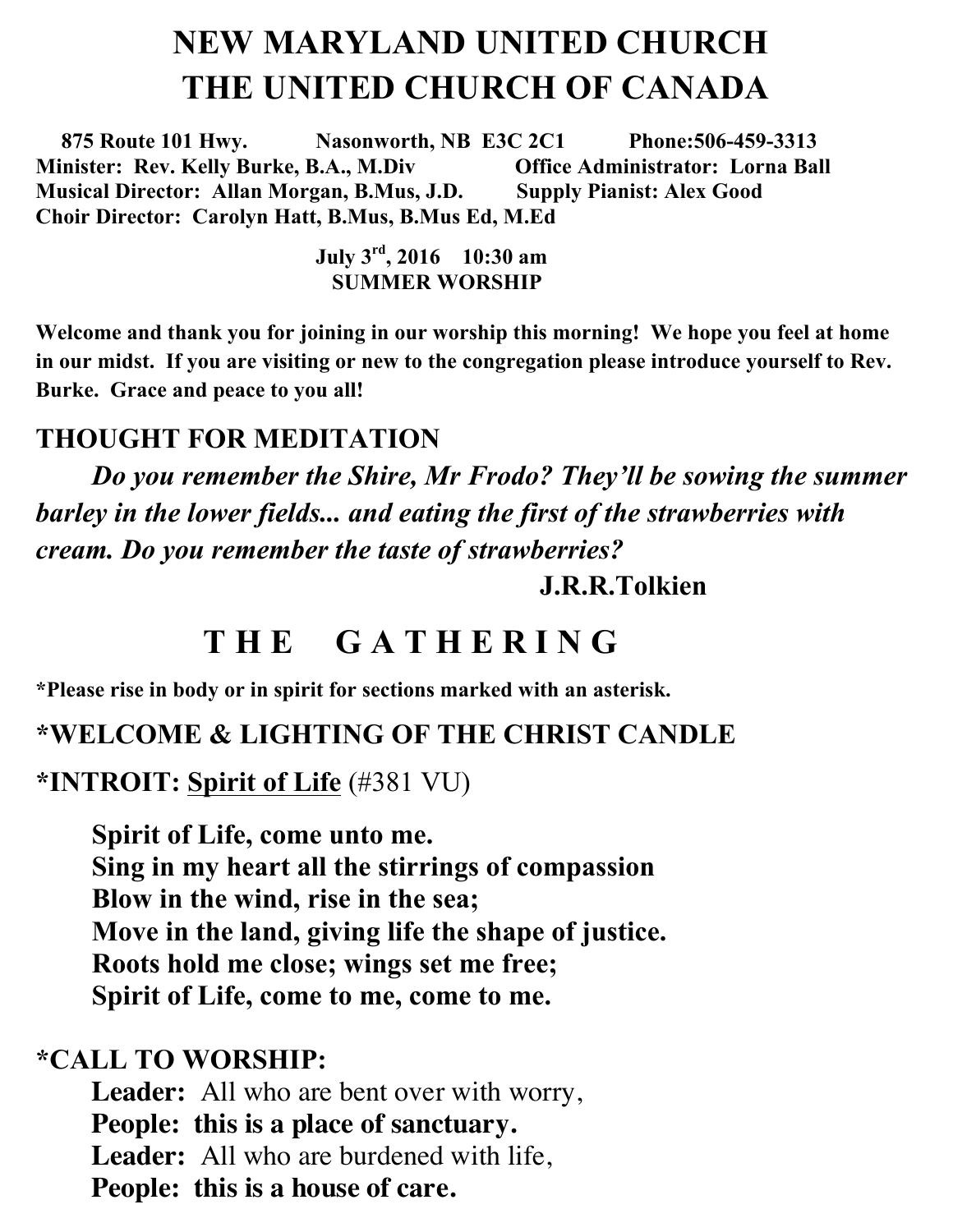**Leader:** All who are seeking community **People: this is a company of welcome. Leader**: All who travel with questions, **People: this is a community of seekers. Leader:** All who reach out for God **People: this is a sacred space. Leader:** so, come, let us worship God together.

#### **\*HYMN #344 VU How Sweet The Name Of Jesus Sounds**

**OPENING PRAYER ENDING WITH THE LORD'S PRAYER:(unison) You have always known our names, O God. You seek us out; you celebrate our worth; and you call us to come and follow. Call out our names today, Lord, that we may hear, and follow you again into lives forever transformed. Hear us as we worship you, in Jesus' name, praying: Our Father who art in heaven, Hallowed be thy name. Thy kingdom come, Thy will be done, On earth as it is in heaven. Give us this day our daily bread,** 

**And forgive us our trespasses,** 

**As we forgive those who trespass against us.** 

**And lead us not into temptation,** 

**But deliver us from evil,** 

**For thine is the kingdom, the power and the glory,** 

**For ever and ever. Amen.**

#### **THE GOSPEL LESSON: Luke 13:10-17**

**SERMON:** *When Seeing is Healing*

**\*HYMN #619 VU Healer Of Our Every Ill**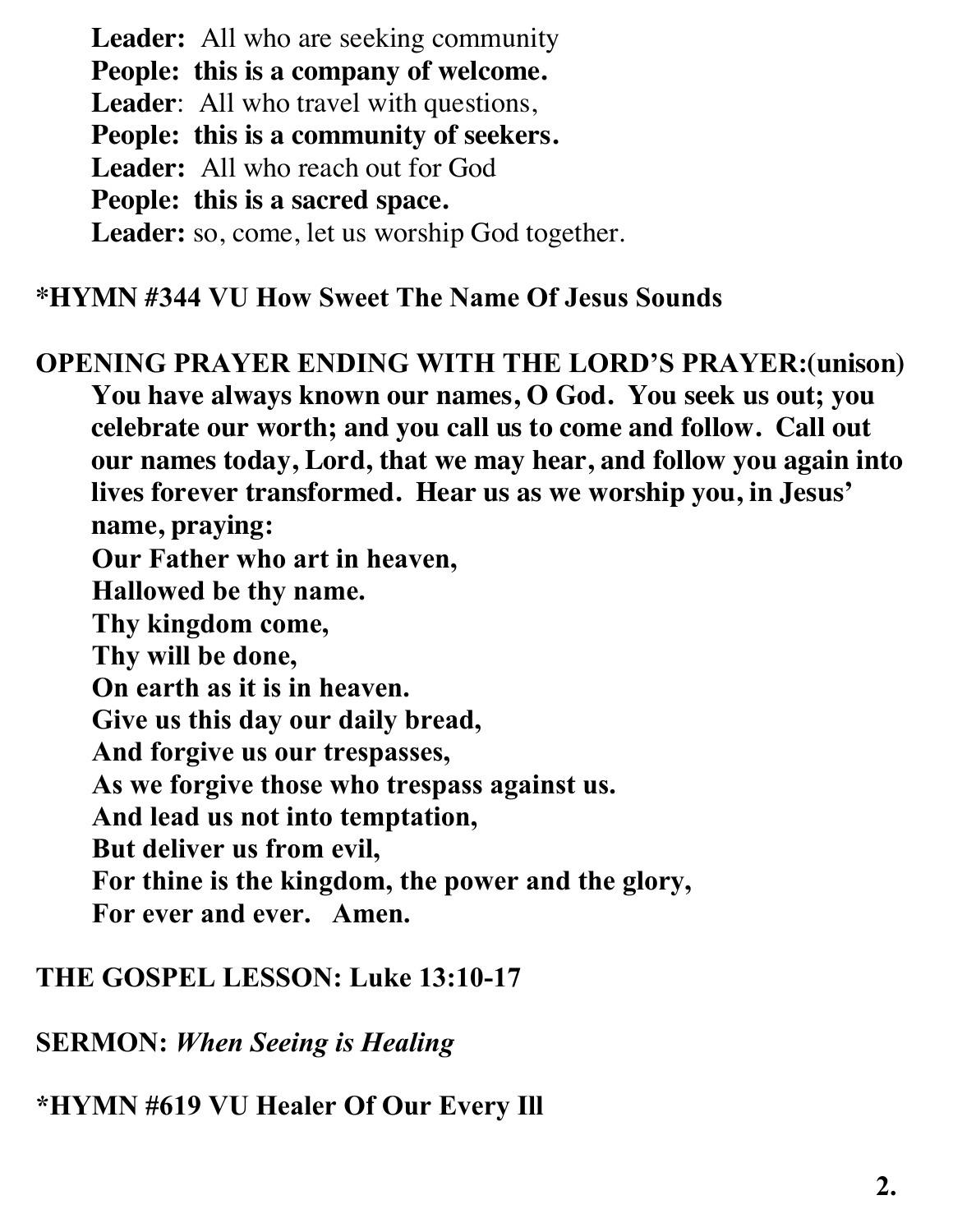## **T H E R E S P O N S E**

### **THE ANNOUNCEMENTS**

**THE OFFERING & OFFERTORY: Grant Us God (#540 VU) Grant us, God, the grace of giving, with a spirit large and free, that ourselves and all our living we may offer faithfully.**

**THE PRAYERS OF THE PEOPLE**

**\*HYMN #424 VU May The God Of Hope**

### **BENEDICTION**

**CHORAL BLESSING: When You Walk From Here (#298 VU) When you walk from here When you walk from here Walk with justice, walk with mercy, and with God's humble care.**

# **ANNOUNCEMENTS**

**E-Mail: nmuc@nb.aibn.com Website: www.newmarylandunited.ca**

*If you know of someone in hospital please notify the Church. Please forward items of prayer and celebration to the Minister. For emergencies, you may call Rev. Burke at 470-9634.*

**Tellers This Week:** Lloyd Penney and Ann Urquhart **Trustees On Duty (July):** Jim Merrill and Lloyd Penney